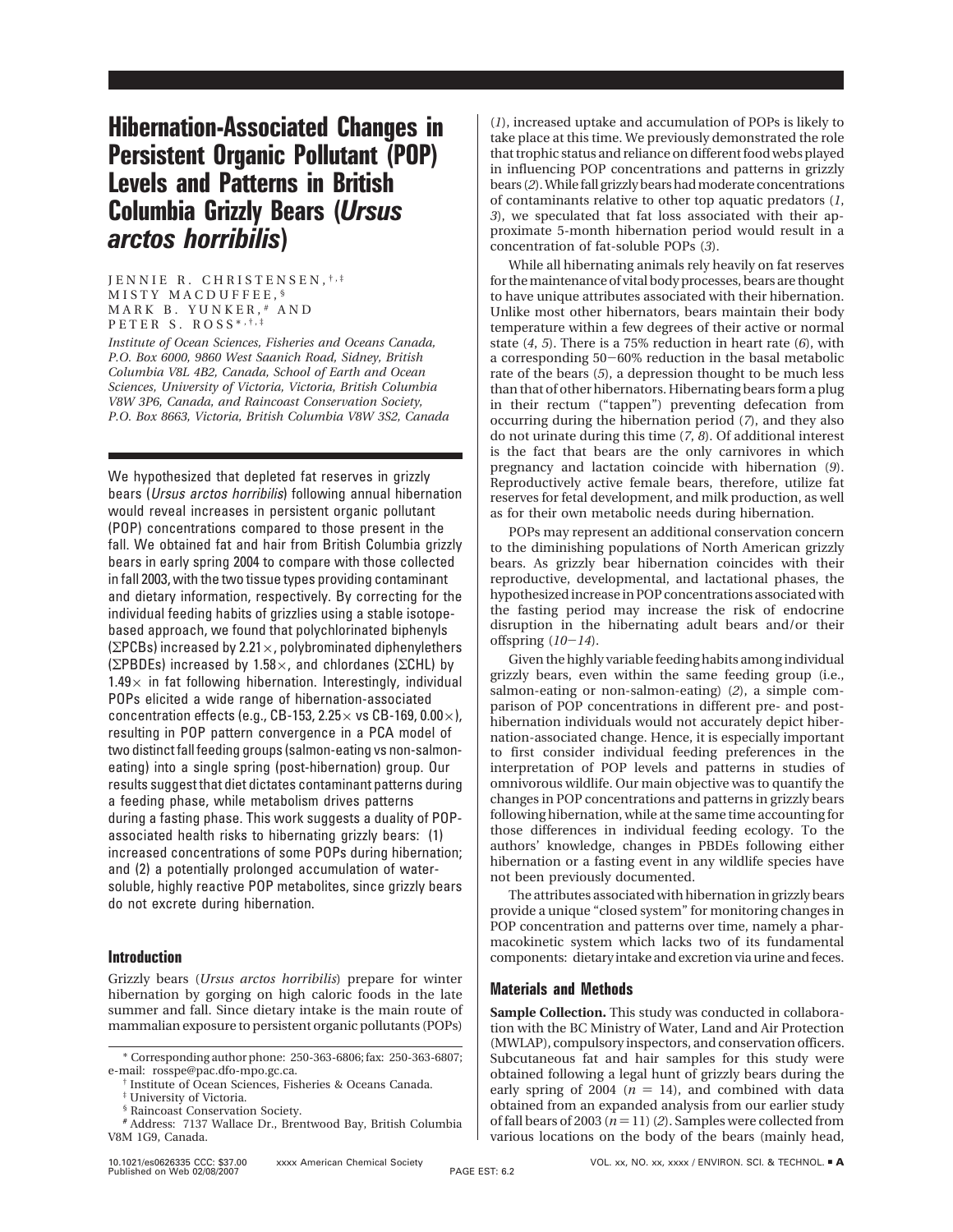neck, and thigh), placed in hexane-rinsed aluminum foil, and shipped frozen to the lab for processing.

**Stable Isotope Analysis.** Hair is a metabolically inert tissue, so dietary information is recorded chronologically along its length (*15*). Therefore, grizzly hair was plucked from the skin and subdivided into 1 cm segments commencing at the root toward the tip, with each segment reflecting approximately 20 days of growth (*16*). While the tip reflected the summer diet, the root reflected the most recent diet. All hair samples were processed and analyzed for carbon and nitrogen stable isotopes as detailed in Christensen et al. (*2*). Results are reported using standard isotope ratio notation (parts per thousand, ‰)

$$
\delta X = \left[ (R_{\text{SAMPL}} / R_{\text{STANDARD}}) - 1 \right] \times 1000 \tag{1}
$$

where  $\delta X$  is  $\delta^{13}C$  (‰ vs PDB) or  $\delta^{15}N$  (‰ vs air N<sub>2</sub>), and *R* is the 13C/12C or 15N/14N ratio, respectively (*17*).

Only the hair segments representing the estimated time frame of August 10, 2003 to November 10, 2003 were used for each bear individual. Dates were determined by backcalculating from the sampling date for fall bears and estimated date of hibernation (early November) for spring bears. Since bear hair stops growing at the commencement of hibernation, the stable isotope results from both fall and spring grizzly bears represented diets from the summer to late fall 2003 (Supporting Information, Figure S1). However, most fall bear samples were collected in October, while the spring bear samples would have experienced approximately four to six more weeks of feeding prior to their hibernation in November. This discrepancy was corrected for in the dietary index (DI) calculation.

Although both  $\delta^{13}C$  and  $\delta^{15}N$  were measured in the grizzly bear hair, only *δ*15N was used for dietary interpretation, for reasons outlined in Christensen et al. (*2*). Stable isotope values for each bear  $(\delta^{15}N)$  were summed for sections of the hair that fell within the above-mentioned time frame to obtain a DI value:

Dietary Index  $(DI) =$  $\delta^{15}N_{SEG1} + \delta^{15}N_{SEG2} + \dots + \delta^{15}N_{SEGn}$  (2)

The DI calculated for each bear represented not only individual variations in diet, but also incorporated a temporal factor through the summation of stable isotopes, which was necessary for reasons outlined above.

**Contaminant Analyses.** For this study, approximately 3 g of fat from each spring sampled bear was analyzed for 159 PCB congeners, 39 PBDE congeners, and 28 organochlorine (OC) pesticides (Supporting Information, Table S1). Similarly, 3 g of fat from each fall bear was analyzed for 159 PCB congeners. PBDE and OC pesticide data for fall bears was extracted from Christensen et al. (*2*). Samples were analyzed using high-resolution gas chromatography/high-resolution mass spectrometry (HRGC/HRMS) by AXYS Analytical Services, Sidney, BC, according to their laboratory procedures, as outlined elsewhere (*2*). Internal 13C standards were included in the analyses to assess contaminant recovery, and a certified reference material was analyzed every 10 samples.

Included with each batch of samples was a procedural blank. For fall samples, specific lab blank information for PBDEs and OC pesticides can be found in Christensen et al. (*2*). All PCB congeners in the fall sample blank had concentrations <10 ng/kg. For the spring lab blank, all PCB congeners were <7 ng/kg, eight OC pesticides were in nondetectable ranges (NDR), and most PBDE congeners were detected at <5 ng/kg.

Methods for detection limit substitutions have been described elsewhere (*2*). Detection limits for fall and spring PCBs were generally <1 ng/kg. Detection limits in the spring samples were <1 ng/kg for both OC pesticides and PBDEs.

Percent lipid was assessed using gravimetric lipid determination by weight of extract method with dichloromethane. Results are expressed on a lipid weight (lw) basis and expressed as mean  $\pm 1$  standard deviation (SD). Recoveries from internal standards were considered within acceptable limits set by AXYS, and sample wet weight concentrations were adjusted based on wet weight recoveries as well as wet weight concentrations found in the lab blank. Concentrations in samples were then lipid corrected.

**Relative Contaminant Persistence versus PCB-153 during Hibernation.** Individual contaminant concentrations were plotted against the DI values of individual bears to produce fall (pre-hibernation) and spring (post-hibernation) "bioaccumulation slopes". To calculate relative persistence (RP) of these contaminants, first the observed fall slope (FALL<sub>OBS</sub>) for a particular contaminant was multiplied by the value of the spring/fall slope ratio of CB-153 ( $SPR<sub>CB153</sub>$ /  $FALL<sub>CB153</sub> = 2.25$ ; Supporting Information, Figure S2) to obtain a predicted spring slope (SPR<sub>PRED</sub>) as follows:

$$
SPR_{PRED} = FALL_{OBS} \times [SPR_{CB153}/FALL_{CB153}] \tag{3}
$$

Then the observed spring slope (SPR<sub>OBS</sub>) for that contaminant was divided by the respective SPR<sub>PRED</sub> slope to obtain a persistence value relative to CB-153 (RPi).

$$
RP_i = SPR_{OBS} / SPR_{PRED} \times 100
$$
 (4)

Any RP value <100% was considered to be less persistent in grizzly bears than CB-153 and values  $>100\%$  were considered to be more persistent.

To calculate a hibernation-associated, diet-corrected concentration effect (CE), the following calculation was used:

$$
CE_i = SPR_{OBS} / FALL_{OBS}
$$
 (5)

This value is the factor by which a particular congener or isomer increases  $(>1.0\times)$  or decreases  $(<1.0\times)$  following grizzly bear hibernation.

It was not possible to calculate RP or CE values for heptato deca-BDEs in this manner, as their relationship with grizzly bear diet did not follow that of CB-153, where increasing DI resulted in increased POP concentrations. Therefore, in order to determine relative persistence for these congeners, the concentration of these congeners relative to BDE-203 was compared in fall and spring individual bears (Supporting Information, Figure S3).

**Statistical Analysis.** Regression analyses were applied to (1) fall and spring bioaccumulation slopes, and (2) principal components (PCs) with contaminant log*K*ow (octanol-water partition coefficient) and relative contaminant persistence (RP). Data points with standardized residuals of  $<-2$  or  $>2$ were considered outliers and removed. Student's *t*-tests were conducted to test for contaminant persistence relative to CB-153 following the hibernation event. A one-way ANOVA was used to assess differences between structure-related PCB metabolic groups (*18*), followed by a *post-hoc* Tukey's test. The criterion for significance was  $\alpha = 0.05$ . Normality and constant variance were assessed and data were transformed if those tests resulted in  $\alpha$  < 0.05.

**Principal Components Analysis (PCA).** The stated concentration was used for analytes reported by the laboratory as NDR (peak detected but confirming-ion ratios outside of the specified range), while undetectable values were replaced by a random number between zero and the limit of detection before PCA. Each contaminant analyzed was evaluated for potential interferences, closeness to the limit of detection, and the percentage of undetectable (random value estimated)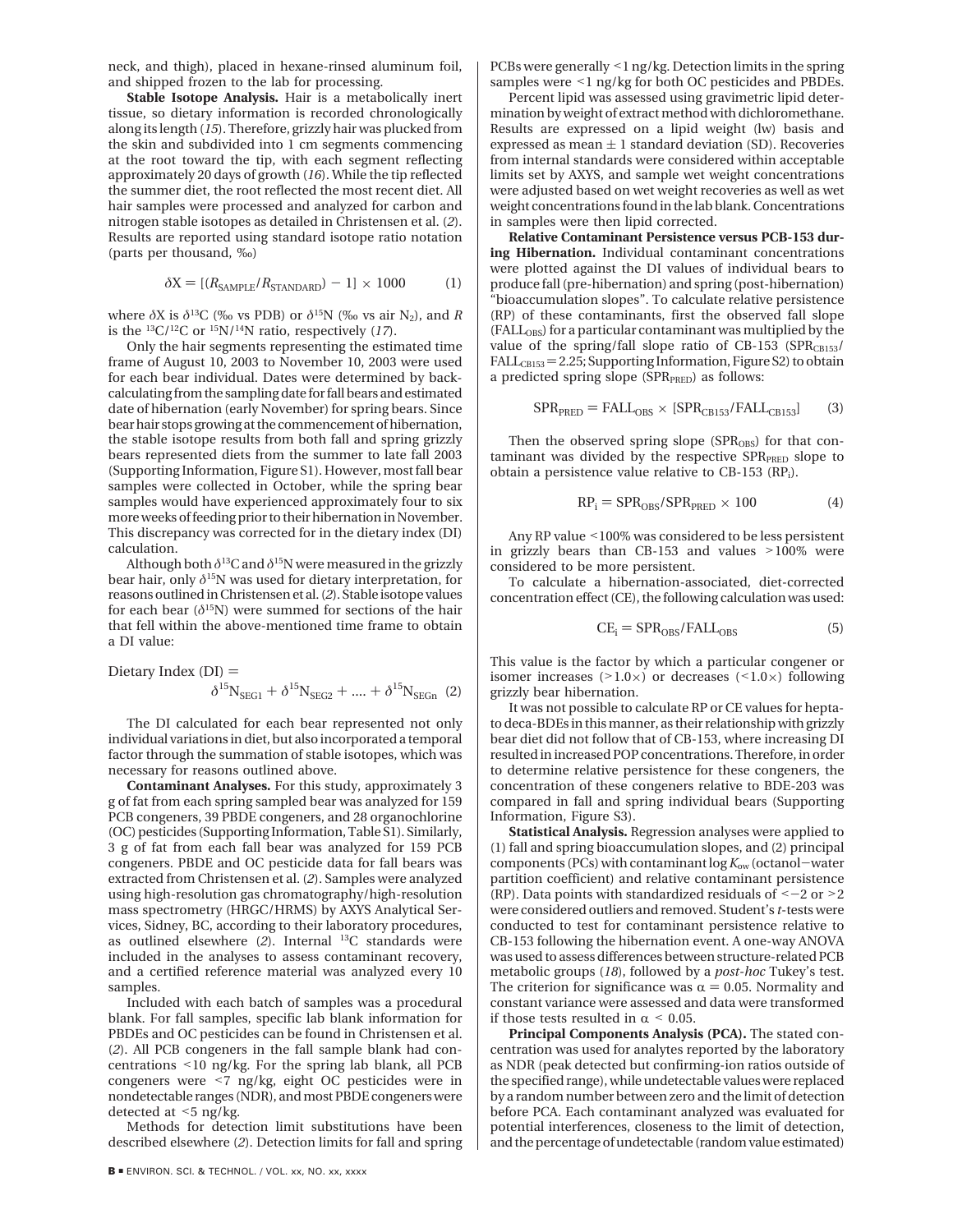#### **TABLE 1. Summary of Biological Information and Concentration Ranges for Major Contaminant Classes in Fall 2003 and Spring 2004 Grizzly Bears in British Columbia**

| variable                    | fall grizzly bears            | spring grizzly bears |  |
|-----------------------------|-------------------------------|----------------------|--|
| sampling date               | September 9 $-$               | April $18 -$         |  |
|                             | October 25, 2003 <sup>b</sup> | May 18, 2004         |  |
| sex                         | 7 male, 4 female <sup>b</sup> | 14 male              |  |
| age (years)                 | $1 - 15^{b}$                  | $3 - 21$             |  |
| lipid $(\%)$                | $26.8 - 101\%$ <sup>b</sup>   | $0.59 - 89.0\%$      |  |
| $\Sigma$ PCBs <sup>a</sup>  | $571 - 65700$                 | $1710 - 248000$      |  |
| $\Sigma$ PBDEs <sup>a</sup> | $1120 - 53500^b$              | $636 - 40200$        |  |
| $\Sigma$ DDT <sup>a</sup>   | $28.1 - 20300^b$              | $ND - 5130$          |  |
| $\Sigma$ CHI <sup>a</sup>   | $213 - 27600^b$               | $116 - 65200$        |  |
| $\Sigma$ HCH <sup>a</sup>   | $304 - 3780^b$                | $332 - 7450$         |  |
| $\Sigma$ TEO <sup>c</sup>   | $0.03 - 4.53$                 | $0.07 - 13.3$        |  |
|                             |                               |                      |  |

<sup>a</sup> Individual PCB and PBDE congeners, as well as individual OC pesticides used for calculations of totals can be viewed in the Supporting Information. Totals included all contaminants or congeners detected in at least one sample. All concentrations are reported as ng/kg lipid weight. <sup>b</sup> Data extracted from Christensen et al. (2) <sup>c</sup> PCB congeners used to calculate ΣTEQ include: 77, 81, 105, 114, 118, 123, 126, 156/157, 167, 169, 170, 180/193, 189.

values before inclusion in the PCA dataset. Samples were normalized to the concentration total before PCA to remove artifacts related to concentration differences between samples. The centered log ratio transformation (division by the geometric mean of the concentration-normalized sample followed by log transformation) was then applied to this compositional dataset to produce a dataset that was unaffected by negative bias or closure (*19*). This yielded a dataset where the average concentration and concentration total were identical for every sample. Data were then autoscaled and a Varimax rotation was applied to the first three principal components; this rotation maximized or minimized the loading of each variable on each principal component while preserving trends.

## **Results and Discussion**

Hibernation represents a time of inactivity and fat utilization for grizzly bears, which could lead to potentially higher POP concentrations in residual fat tissues. The wide ranges in POP concentrations within fall and spring grizzly bears, coupled with major differences in individual feeding preferences (Table 1), necessitated an approach that would account for their omnivorous nature, and more accurately describe changes in POP concentrations during hibernation. Age and sex either did not exert any effect on contaminant concentrations and patterns (data not shown), or our data set was too limited to explore such effects (spring bears were all male).

**Use of Stable Isotopes in Segmented Grizzly Hair to Calculate a Dietary Index (DI).** Changes in *δ*13C and *δ*15N along the length of hair in spring-sampled grizzly bears reflect the temporal changes in their assimilated diets prior to hibernation, namely from summer to late fall 2003. Dietary shifts, as denoted by increases in both *δ*13C and *δ*15N, are evident in the hair of some, but not all, spring grizzly bears. Enriched ratios of both  $\delta^{13}$ C and  $\delta^{15}$ N suggest an increasing diet of a high trophic-level marine species (i.e., salmon) for 6 out of the 14 spring (avg.  $DI = 67.8 \pm 10.2$ ) grizzly bears sampled ("maritime" bears). This dietary shift to salmon during late summer/early fall was noted in the stable isotope results from 5 out of 11 bears in our previous study (*2*) (recalculated here where  $DI = 38.9 \pm 11.8$ ).

Consistently low  $\delta^{15}N$  and  $\delta^{13}C$  values along the length of the hair in the remaining spring bears suggest the previous years' diets were both low trophically and within a terrestrial food web ("interior" bears). Both fall and spring interior bears have significantly lower overall DI values of  $19.0 \pm 6.6$  and  $31.9 \pm 8.4$ , respectively, than the maritime bears, reflecting their lower position in the food web. As a result of the longer feeding bouts of the spring bears prior to sampling (see Materials and Methods), spring bear DI values are significantly higher (47.3  $\pm$  20.4) compared to those of fall bear values (28.0  $\pm$  13.6). It is the wide range of DI values (fall DI range, 11.2-54.1; spring DI range, 22.5-79.2) and their correlations to POP concentrations ("bioaccumulation slopes") in both fall and spring grizzly bears that serve as the basis to explore congener- and contaminant-specific behavior during grizzly bear hibernation.

**Concentration Effects Vary by Contaminant during Hibernation.** By comparing the predicted spring and observed spring bioaccumulation slopes (DI vs [POP]), we aimed to approximate the concentration effects and relative persistence (RP) of contaminant classes, as well as individual POP congeners. Among contaminant classes, ΣPCBs elicit the greatest overall diet-corrected concentration effect (CE) of 2.21  $\times$  (RP = 98%), suggesting that post-hibernation ΣPCB concentrations are more than double those of pre-hibernation in the residual fat (Table 2). Male polar bears had a lesser increase inΣPCB concentrations (1.17×) following their seasonal fast (*3*), with differences likely due to their lack of true hibernation (in males) and/or differences in physiology. ΣCHL in grizzly bears increased  $1.49X$  (RP = 66%) following hibernation in this study, while male polar bears exhibited a decrease in ΣCHL (*3*). Surprisingly, ΣDDT decreased following hibernation in grizzly bears, and with a CE value of 0.16×, it is the least persistent of contaminant classes (RP  $= 7\%$ ). Similar results were observed in male polar bears, which also exhibited significant decreases in ΣDDT (*3*). ΣPBDEs increased post-hibernation by 1.58× overall, and are thus considered moderately to highly persistent in grizzly bears ( $RP = 70\%$ ). While comparisons made on a lipid weight basis provide the most defensible means of comparing fall and spring bears (different individuals), wet weight expression did not lead to appreciable differences in results (data not shown).

While ΣPCBs appear highly persistent in grizzly bears, there was considerable variation in persistence and associated concentration effects among individual congeners. Surprisingly, many of the dioxin-like PCB congeners are also highly persistent relative to CB-153, with concentration increases from pre- to post-hibernation ranging from  $1.80 \times$  to  $3.30 \times$ . Accordingly, overall ΣTEQ in the bears elicits a concentration effect of over  $2.00 \times (RP = 90\%)$ . Of further toxicological interest is the observation that 14 PCB congeners have RP values that exceed that of the most recognized recalcitrant congener (CB-153): 162 > <sup>189</sup> > <sup>167</sup> > <sup>111</sup> > <sup>194</sup> > <sup>156</sup> > <sup>206</sup> > <sup>205</sup> > <sup>114</sup> > <sup>146</sup> > <sup>105</sup> > <sup>133</sup> > <sup>99</sup> > 118, with almost half of these congeners known to exhibit dioxin-like effects. While ΣPCB concentrations may be considered low in grizzly bears compared to those in polar bears and other marine mammals (*12*-*14*), spring salmon-eating grizzly bear <sup>Σ</sup>PCB TEQ values did attain levels that have been associated with altered circulating thyroid hormone (TH) concentrations and TH receptor  $\alpha$  (TR $\alpha$ ) expression levels in harbour seals (14).

Most OC pesticides are not persistent in the grizzly bears. One exception is oxychlordane, which increased in concentration by 2.24 $\times$  (RP = 99%). Heptachlor epoxide has the next highest increase at  $1.29 \times (RP = 57\%)$ . Concentration effects of individual OC pesticides are dominated by oxychlordane > heptachlor epoxide >  $\alpha$ CHL > mirex > dieldrin > *<sup>â</sup>*HCH. Methoxychlor, *<sup>â</sup>*-endosulfan, *<sup>δ</sup>*HCH, and DDT and its metabolites exhibited CE values ranging from  $0.00 \times$  to  $0.25\times$ , and were the least persistent OC pesticides with RP values <10% that of CB-153.

Overall, ΣPBDEs are moderately to highly persistent in grizzly bears following hibernation, with wide variation in concentration effects among individual congeners. While BDE-47, 79, 100, 119, and 153 were considered the most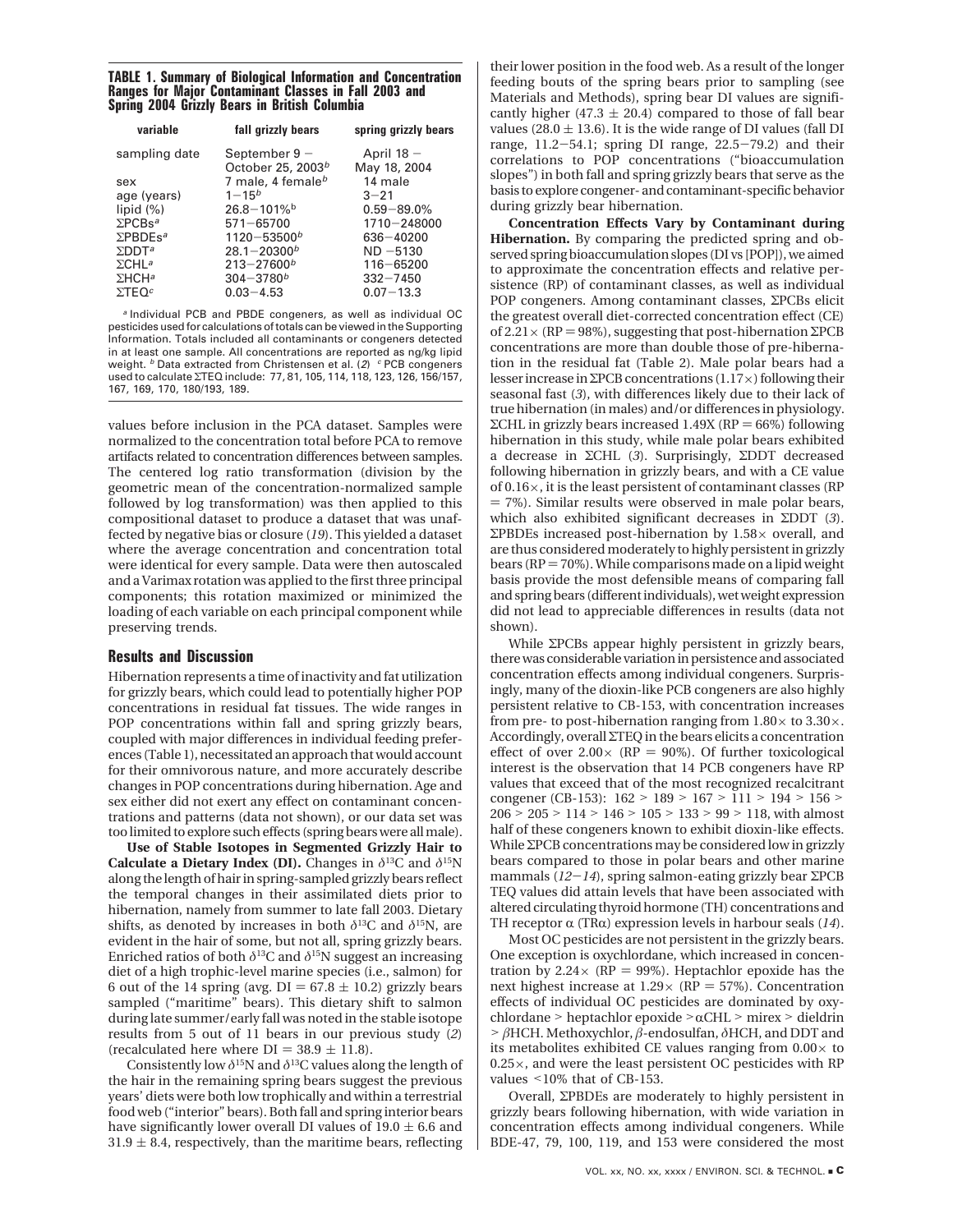#### **TABLE 2. Persistence Relative to CB-153 (RP) and the Associated "Diet-Corrected" Concentration Effect (CE) of Pre-Selected Persistent Organic Pollutants (POPs) in British Columbia Grizzly Bears Following Hibernation**

| contaminant                | predicted<br>sprina<br>slope <sup>b</sup> | actual<br>spring<br>slope | "diet-<br>corrected"<br>concentration<br>effect <sup>c</sup> (CE) | relative<br>persistence<br>(RP)<br>to CB-153 <sup>d</sup><br>(%) |
|----------------------------|-------------------------------------------|---------------------------|-------------------------------------------------------------------|------------------------------------------------------------------|
| $\Sigma$ PCB <sup>a</sup>  | 3262                                      | 3211                      | 2.21                                                              | 98.4                                                             |
| non-dioxin-like            |                                           |                           |                                                                   |                                                                  |
| <b>CB-28</b>               | 38.45                                     | 38.43                     | 2.25                                                              | 100                                                              |
| CB-52                      | 20.45                                     | 2.071                     | 0.23                                                              | $10.1*e$                                                         |
| CB-99                      | 297.2                                     | 304.1                     | 2.30                                                              | 102                                                              |
| CB-101                     | 37.18                                     | 5.409                     | 0.33                                                              | $14.5*$                                                          |
| CB-138                     | 316.0                                     | 280.6                     | 2.02                                                              | 88.8                                                             |
| CB-153                     | 884.0                                     | 884.0                     | 2.25                                                              | 100                                                              |
| CB-190                     | 21.63                                     | 19.77                     | 2.06                                                              | 91.4                                                             |
| Dioxin-like                |                                           |                           |                                                                   |                                                                  |
| CB-77                      | 0.241                                     | 0.098                     | 0.91                                                              | $40.7*$                                                          |
| CB-81                      | 0.196                                     | 0.060                     | 0.69                                                              | $30.6*$                                                          |
| CB-105                     | 111.8                                     | 115.6                     | 2.33                                                              | 103                                                              |
| CB-114                     | 12.94                                     | 13.68                     | 2.38                                                              | 106                                                              |
| CB-118                     | 419.2                                     | 425.6                     | 2.28                                                              | 102                                                              |
| CB-123                     | 2.842                                     | 2.269                     | 1.80                                                              | 79.8                                                             |
| CB-126                     | 0.736                                     | 0.373                     | 1.14                                                              | $50.7*$                                                          |
| CB-156/157                 | 111.4                                     | 126.8                     | 2.56                                                              | 114                                                              |
| CB-167                     | 9.574                                     | 14.06                     | 3.30                                                              | 147                                                              |
| CB-169                     | 0.369                                     | 0.000                     | 0.00                                                              | $0.00*$                                                          |
| CB-170                     | 167.9                                     | 138.08                    | 1.85                                                              | 82.2                                                             |
| CB-180                     | 427.3                                     | 303.8                     | 1.60                                                              | $71.1*$                                                          |
| CB-189                     | 7.279                                     | 9.631                     | 2.98                                                              | 132                                                              |
| $\Sigma$ TEQ               | 0.193                                     | 0.173                     | 2.02                                                              | 89.6                                                             |
| $\Sigma$ PBDE <sup>a</sup> | 211.1                                     | 148.3                     | 1.58                                                              | $70.3*$                                                          |
| <b>BDE-28</b>              | 6.482                                     | 4.019                     | 1.40                                                              | $62.0*$                                                          |
| DE-47                      | 146.5                                     | 118.2                     | 1.82                                                              | $80.7*$                                                          |
| <b>BDE-99</b>              | 20.98                                     | 10.20                     | 1.09                                                              | 48.6*                                                            |
| <b>BDE-100</b>             | 9.538                                     | 7.332                     | 1.73                                                              | 76.9*                                                            |
| <b>BDE-153</b>             | 10.84                                     | 15.00                     | 3.11                                                              | 138                                                              |
| $\Sigma$ DDT <sup>a</sup>  | 784.6                                     | 55.01                     | 0.16                                                              | $7.01*$                                                          |
| $4.4'$ -DDT                | 69.98                                     | 0.000                     | 0.00                                                              | $0.00*$                                                          |
| 4.4'-DDE                   | 634.1                                     | 55.12                     | 0.20                                                              | $8.69*$                                                          |
| $4.4'$ -DDD                | 50.60                                     | 0.000                     | 0.00                                                              | $0.00*$                                                          |
| $\Sigma$ CHLa              | 1297                                      | 861.3                     | 1.49                                                              | 66.4*                                                            |
| Dieldrin                   | 166.3                                     | 76.82                     | 1.04                                                              | $46.2*$                                                          |
| $\beta$ HCH                | 122.9                                     | 52.10                     | 0.95                                                              | 42.4*                                                            |
| <b>HCB</b>                 | 586.4                                     | 202.8                     | 0.78                                                              | $34.6*$                                                          |
| Mirex                      | 9.902                                     | 4.612                     | 1.05                                                              | 46.6*                                                            |
| $\beta$ Endosulfan         | 25.90                                     | 0.901                     | 0.08                                                              | $3.48*$                                                          |

<sup>a</sup> Individual PCB and PBDE congeners, as well as individual OC pesticides used for calculations of totals can be viewed in Supporting Information.  $b$  Predicted spring slope = actual fall slope  $\times$  2.25.  $c$  Dietcorrected concentration effect calculated by:  $CE =$  actual spring slope/ actual fall slope.  $d$  Persistence relative to CB-153 (RP) = [actual spring slope/predicted spring slope]  $\times$  100.  $e^*$ Significantly different persistence than predicted, calculated using a Student's t-test.

persistent in hibernating grizzly bears (CE range: 1.73×-4.76×), only some of these congeners are considered dominant in the profiles of wildlife species (*2*, *<sup>20</sup>*-*22*). At the same time, BDE-99 which is usually a dominant congener in wildlife PBDE profiles (*2*, *<sup>20</sup>*-*22*) is only moderately persistent ( $RP = 49\%$ ) in grizzly bears, with a concentration effect of only  $1.09 \times$ . Three PBDE congeners are more persistent (79 > <sup>119</sup> > 153) than both BDE-47 and CB-153. Of the hepta- to deca-BDEs, BDE-183 is the most persistent, followed by  $203 > 208 > 207 > 206 > 209$ , with persistence values relative to BDE-203 as follows:  $3.13 > 1.00 > 0.48 >$  $0.45 > 0.40 > 0.26$ .

While we had anticipated that hibernation-associated fat loss would have consequences for lipid-based POP concentrations, the wide variation in congener-specific changes (CE and RP values) within the bears highlights a complex process, rather than a generalized "concentration effect". A number of factors can affect the preferential loss of contaminants relative to CB-153 in grizzly bears during hibernation,

including excretion, placental and lactational transfer, contaminant mobilization and redistribution, and differential binding to cellular receptors, as well as contaminant metabolism. Since grizzly bears do not urinate or defecate during hibernation, loss of POPs in this manner can be ruled out. Since the fall grizzly bears utilized in the study comprised either adult male or females below reproductive age, and spring grizzly bears were all male, placental and lactational transfer to developing cubs during hibernation can also be ruled out. Fasting-associated increases ofΣPCBs in the blood serum have been observed in fasted mammals, reflecting lipid utilization and contaminant mobilization into circulation (*23*, *24*). Given the inability of hibernating grizzly bears to excrete these contaminants, the loss of circulating POPs is constrained, likely resulting in a redistribution of POPs based on lipid partioning among various body tissues.

Since POPs are differentially vulnerable to metabolic attack and subsequent elimination (*25*, *26*), metabolic enzymes may play the dominant role in the variations observed in RP values of individual contaminants in grizzly bears during hibernation. When we place our calculated PCB RP values from our bear data into structurally related PCB metabolic groups (*18*, *25*, *27*), there are significant differences. PCB congeners which fall into Groups I (absence of vicinal H pairs) and II  $(>1)$ ortho-Cl) are known to be persistent in wildlife as a result of their resistance to enzymatic attack (*25*, *27*). This is consistent with our grizzly bear observations, where high values were observed in these metabolic groups (Group I, RP  $= 77 \pm 40\%$ ; Group II, RP  $= 67 \pm 26\%$ ). Groups IV and V are readily metabolized by CYP2B and CYP3A isozymes, and are therefore not considered to be as persistent in wildlife (*25*, *27*). This, too, is consistent with our observations, where significantly lower RP values were observed (Group IV, RP  $= 27 \pm 28\%$ ; Group V, RP  $= 20 \pm 21\%$ ). Group III PCBs, however, comprised the planar PCB congeners which are not sterically hindered, and have vicinal *ortho-meta* H sites conducive to metabolism by CYP1A isozymes. This group is not known to be persistent in many wildlife species (*18*, *27*). However, the RP values for congeners from this metabolic group in our grizzly bears were as persistent as groups I and II (Group III,  $RP = 70 \pm 32\%$ ), which suggests that (1) grizzly bears do not have CYP1A isozymes, (2) the activity of these isozymes is low during hibernation, or (3) CYP1A-inducible congeners in grizzly bear fat are less available for metabolic attack and elimination than in other species. In polar bears, CYP1A proteins were characterized and these correlated with PCBs and TEQ (*28*), which may indicate that true hibernation and appreciable fasting in grizzly bears may underlie the differences between the bear species.

**An Interwoven Tale of Diet, Metabolism, and POP-Associated Health Risks.** Following a fall gorging on food by grizzly bears, and the subsequent loss of fat reserves during their winter hibernation, we expected that concentrations of contaminants would increase in the residual adipose tissue. These concentration effects, however, varied from  $0.00 \times$  to  $>4.00\times$  among congeners and contaminants. Given this wide range in contaminant behavior, a Principal Components Analysis represented a more comprehensive approach for exploring the pharmacodynamics of POPs during a fasting event. Irrespective of their previous year's diets (ranging from wholly vegetarian to high trophic-level, salmon-eating), all post-hibernation grizzly bears had similar contaminant patterns (Figure 1a). Some contaminants dominanting posthibernation bears included oxychlordane, heptachlor epoxide, higher-chlorinated PCBs, and BDE-47, -119 and -153 (Figure 1b).

The clustering of all spring bears in one group sharply contrasts with fall bears, where we observed two distinct groups associated with two divergent feeding ecologies (salmon-eating vs non-salmon-eating) (*2*). Fall interior bears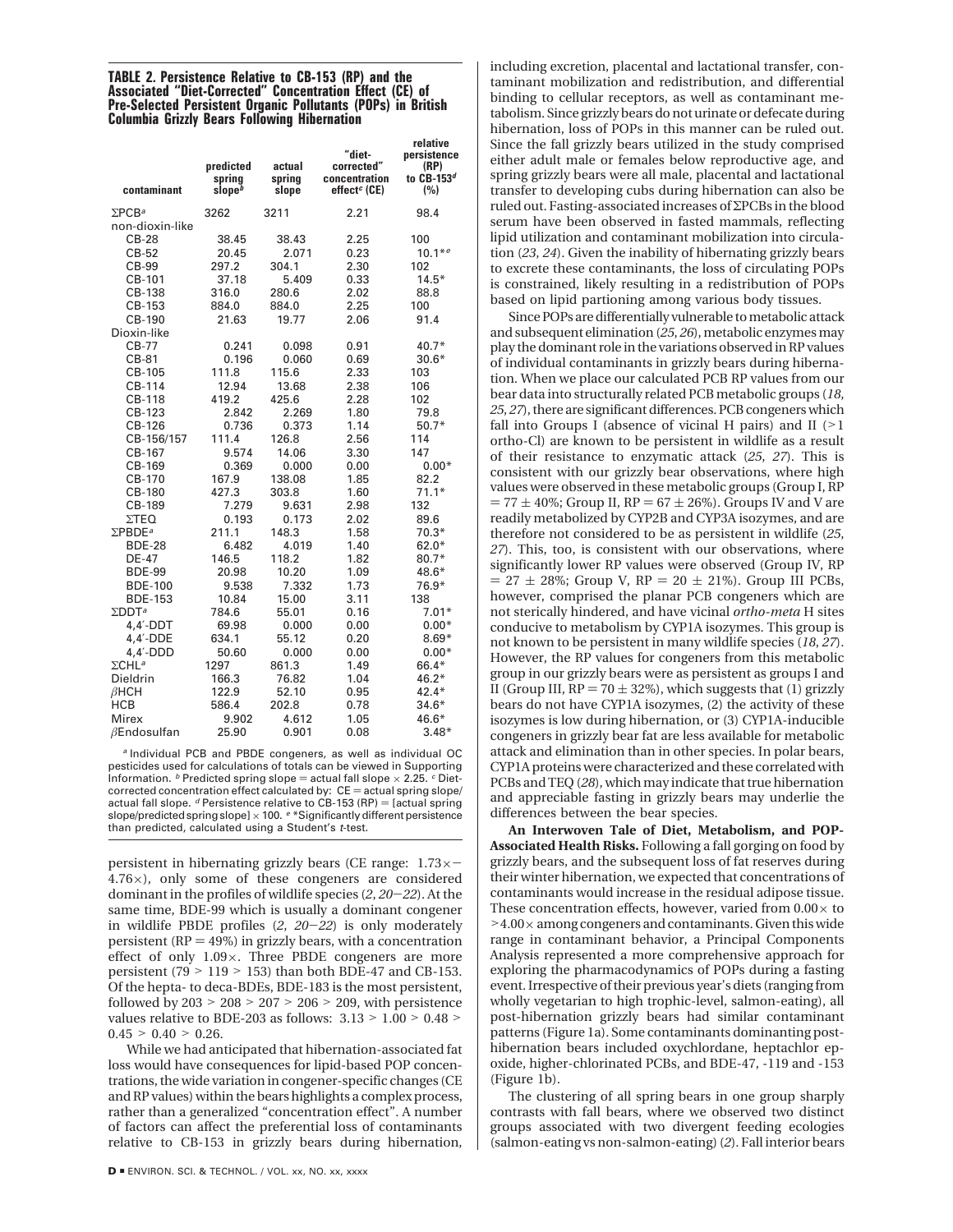

**FIGURE 1. Principal components analysis (PCA) of (a) a scores plot where individual fall and spring grizzly bears distinctly reveals three grizzly bear groupings: fall maritime bears (blue circle), fall interior bears (red circle), and all spring bears (green circle); and (b) a loadings plot of polychlorinated biphenyls (PCBs), organochlorine (OC) pesticides, and polybrominated diphenyl ethers (PBDEs) in relation to the three grizzly bear groups. PCA demonstrates that during hibernation both "interior" and "maritime" contaminant patterns converge to a single "spring" contaminant pattern (along solid arrows), most likely reflecting common POP metabolic capacities in grizzly bears. The PCA and stable isotope results also demonstrate that upon commencement of spring/summer feeding on terrestrial food source, the contaminant patterns of all grizzly bears shift to an "interior" pattern (along dotted arrow). In the fall salmon-eating grizzly bears then shift their contaminant pattern back to a "maritime" pattern co-incident with the arrival of returning salmon (along dashed arrow).**



**FIGURE 2. (a) Principal component axis 1 (PC1) describes the important role that log <sup>K</sup>ow plays in the behavior of POPs in grizzly bear food webs. Black circles: polychlorinated biphenyls (PCBs;**  $r^2 = 0.51$ **). Red circles: organochlorine (OC) pesticides (** $r^2 = 0.44$ **). Blue circles: polybrominated diphenyl ethers (PBDEs; <sup>r</sup> <sup>2</sup>** ) **0.56). (b) Principal component axis 2 (PC2) describes the role that metabolism (as measured by relative persistence; RP) in grizzly bears plays in the convergence of POP patterns observed in post-hibernation (spring) grizzly bears, irrespective of their fall diet (** $r^2 = 0.73$ **).** 

were dominated by the volatile HCHs and lower-chlorinated PCBs, while fall maritime bears were dominated by DDT and its metabolites, as well as moderately chlorinated PCBs. Since stable isotope signals reveal that our spring bears also comprised both maritime and interior grizzly bears, PCA results indicate that adipose tissue POP patterns must converge during hibernation. This points to a single shared physiological process (e.g., metabolism), which drives POP patterns between feeding groups, and among individual bears.

The important role that diet plays in driving contaminant patterns in feeding grizzly bears was evident in the previous study of fall grizzly bears (*2*). In this expanded fall dataset (i.e., adding PCBs for fall bears) and using all spring bear data, the PCA model revealed the importance of physicochemical properties in influencing POP patterns in bears, where PC1 correlated with contaminant log*K*ow values (Figure 2a). The PC1 values for both PCB congeners ( $r^2 = 0.51$ ,  $\nu =$ 90) and OC pesticides ( $r^2 = 0.44$ ,  $\nu = 17$ ) were negatively correlated to their log *K*ow values, while PC1 values for PBDE congeners were positively correlated to log  $K_{ow}$  ( $r^2 = 0.56$ ,  $\nu$  = 22). The PC2 values for the grizzly bears were negatively correlated with the calculated RP values of individual contaminants, as dietary differences are less important for this second PC (Figure 2b). In this case, all contaminants fell along one regression line ( $r^2 = 0.73$ ,  $\nu = 73$ ).

Contaminants in the upper left quadrant of the PCA variables plot represent nonpersistent contaminants within the bears that were acquired from a marine food web, while those in the upper right quadrant represent nonpersistent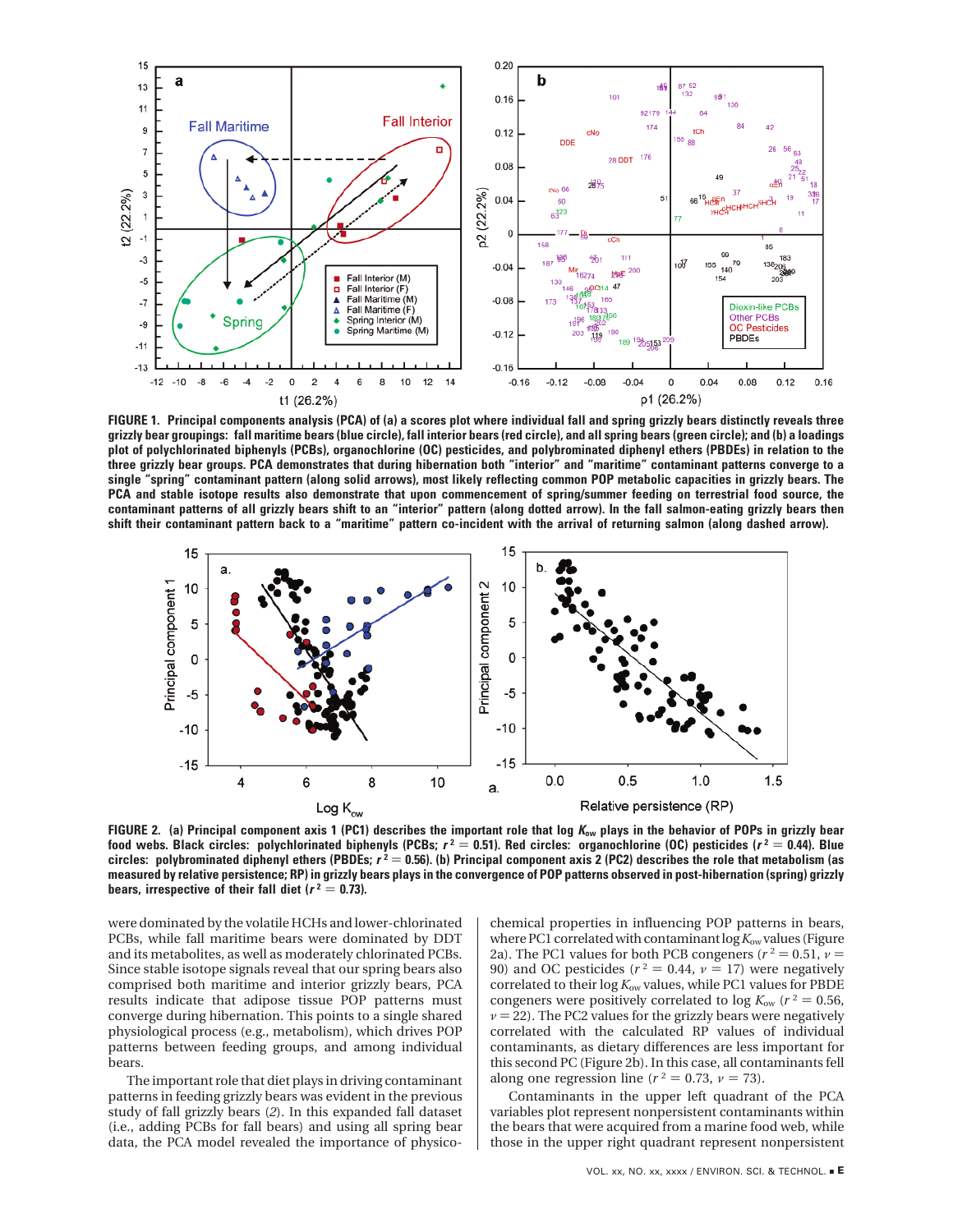contaminants acquired through a terrestrial food web. Contaminants in the lower quadrants of the PCA variables plot, dominating spring bears, have the highest RP values, and, hence, demonstrate the greatest increases in concentrations following hibernation.

The contaminant composition of the fall maritime bears thus represents a shift in contaminant composition from the fall interior pattern due to a substantial uptake of midrange log  $K_{ow}$  contaminants from salmon (PC1) that overwhelm the terrestrial component. During hibernation of the fall maritime bears, metabolism proceeds roughly along PC2, with preferential removal of contaminants with lower RP values. For the fall interior bears, however, the PCA model suggests that metabolism follows from the upper right to the lower left quadrant, and contaminants with both lower RP values and log *K*ow values falling outside an optimal uptake zone (i.e., <5.5 and >7.5) are removed. These linear relationships provide strong evidence of a common metabolic process among grizzly bears, regardless of their feeding ecology. Metabolism, therefore, appears to represent the driving force behind the converging POP patterns observed in maritime and interior grizzly bears during hibernation.

Grizzly bear hibernation provides a unique opportunity to observe the changes in POP concentrations and patterns without the confounding effects of additional POP exposure and elimination through excretion. Despite a small sample size and use of different bears pre- and post-hibernation, our results strongly suggest that while food web accumulation (log *K*ow) dictates POP concentrations and patterns during a feeding phase, metabolism ultimately governs the overall contaminant patterns in a fasting phase, irrespective of previous dietary choices by the bears. This study provides evidence of a duality of POP-associated health risks to grizzly bears during hibernation. First, increasing concentrations of recalcitrant POPs, including dioxin-like PCB congeners, may contribute to a disruption of endocrine processes. Second, the inability to excrete the metabolites resulting from the conversion of less persistent parent POPs may cause a prolonged build-up of water-soluble reactive species in the hibernating bears. We speculate that exposure during hibernation to increasing concentrations of some parent POPs, as well as POP metabolites, may increase risk of adverse health effects in grizzly bears and their cubs.

### **Acknowledgments**

This study was financially supported by the Seaver Institute and the University of Victoria. We thank AXYS Analytical Services, British Columbia Ministry of Environment, Lands and Parks (BC MELP), Conservation Officers and Compulsory Inspectors, and the Guide and Outfitting Association of BC (GOABC). We acknowledge the assistance and feedback of M. Whiticar, C. Genovali, I. McAllister, M. Woudneh, C. Hamilton, H. Schwantje, T. Hamilton, P. Eby, P. Kimber, and N. Dangerfield.

#### **Supporting Information Available**

Table S1 lists the contaminants measured, number and percent nondetectable and NDR values, observed concentration ranges, and PCA variable abbreviations. Figure S1 illustrates how the dietary index (DI) was calculated for fall and spring grizzly bear hair samples. Figure S2 shows the changes in bioaccumulation slopes from fall to spring for CB-153. Figure S3 shows changes in the relationships between BDE-203 and -206 from fall to spring. This material is available free of charge via the Internet at http://pubs.acs.org.

## **Literature Cited**

(1) Ross, P. S.; Ellis, G. M.; Ikonomou, M. G.; Barrett-Lennard, L. G.; Addison, R. F. High PCB concentrations in free-ranging Pacific killer whales, *Orcinus orca*: effects of age, sex and dietary

- preference. *Mar. Pollut. Bull.* **<sup>2000</sup>**, *<sup>40</sup>*, 504-515. (2) Christensen, J. R.; MacDuffee, M.; Macdonald, R. W.; Whiticar, M.; Ross, P. S. Persistent organic pollutants in British Columbia grizzly bears: Consequence of divergent diets. *Environ. Sci.*
- *Technol.* **<sup>2005</sup>**, *<sup>39</sup>*, 6952-6960. (3) Polischuk, S. C.; Norstrom, R. J.; Ramsay, M. A. Body burdens and tissue concentrations of organochlorines in polar bears (*Ursus maritimus*) vary during seasonal fasts. *Environ. Pollut.*
- **<sup>2002</sup>**, *<sup>118</sup>*, 29-39. (4) Svihla, A. and Bowman, H. C. Hibernation in the American black bear. *Am. Midland Nat.* **<sup>1954</sup>**, *<sup>52</sup>*, 248-252.
- (5) Hock, R. J. Seasonal variation and physiologic functions of arctic ground squirrels and black bears. *Harv. Univ. Mus. Comp. Zool. Bull.* **<sup>1960</sup>**, *<sup>124</sup>*, 155-171.
- (6) Folk, G. E., Jr. Physiological observations of subarctic bears under winter den conditions. In *Mammalian Hibernation III*; Fisher, K. C., Dave, A. R., Lyman, C. P., Schönbaum, E., Smith, F. E., Jr., Eds.; American Elsevier: New York, 1967.
- (7) Lyman, C. P.; Willis, J. S.; Malan, A.; Wang, L. C. H. *Hibernation and Torpor in Mammals and Birds*; Academic Press: New York, 1982.
- (8) Nelson, R. A. Urea metabolism in the hibernating black bear. *Kidney Int.* **<sup>1978</sup>**, *<sup>13</sup>*, S177-S179.
- (9) Hissa, R. Physiology of the European brown bear (*Ursus arctos arctos*). *Ann. Zool. Fennici* **<sup>1997</sup>**, *<sup>34</sup>*, 267-287.
- (10) Brunstrom, B.; Hakansson, H.; Lundberg, K. Effects of technical PCB preparation and fractions thereof on ethoxyresorufin O-deethylase activity, vitamin A levels and thymic development in the mink (*Mustela vison*). *Pharmacol. Toxicol.* **<sup>1991</sup>**, *<sup>69</sup>*, 421- 426.
- (11) Meerts, I. A. T. M.; van Zanden, J. J.; Luijks, E. A. C.; Van Leeuwen-Bol, I.; Marsh, E.; Jakobsson, E.; Bergman, Ä.; Brouwer, A. Potent competitive interactions of some brominated flame retardants and related compounds with human transthyretin *in vitro*. *Toxicol. Sci.* **<sup>2000</sup>**, *<sup>56</sup>*, 95-104.
- (12) Haave, M.; Ropstad, E.; Derocher, A. E.; Lie, E.; Dahl, E.; Wiig, Ø.; Skaare, J. U.; Jenssen, B. M. Polychlorinated biphenyls and reproductive hormones in female polar bears at Svalbard. *Environ. Health Perspect.* **<sup>2003</sup>**, *<sup>111</sup>*, 431-436.
- (13) Braathen, M.; Derocher, A. E.; Wiig, Ø.; Sørmo, E. G.; Lie, E.; Skaare, J. U.; Jenssen, B. M. Relationships between PCBs and thyroid hormones and retinol in female and male polar bears. *Environ. Health Perspect.* **<sup>2004</sup>**, *<sup>112</sup>*, 826-833.
- (14) Tabuchi, M.; Veldhoen, N.; Dangerfield, N.; Jeffries, S. J.; Helbing, C. C.; Ross, P. S. PCB-related alteration of thyroid hormones and thyroid hormone receptor gene expression in free-ranging harbor seals (*Phoca vitulina*). *Environ. Health Perspect.* **2006**,
- *<sup>114</sup>*, 1024-1031. (15) Darimont, C. T.; Reimchen, T. E. Intra-hair stable isotope analysis implies seasonal shift to salmon in gray wolf diet. *Can. J. Zool.*
- **<sup>2002</sup>**, *<sup>80</sup>*, 1638-1642. (16) Felicetti, L. A.; Schwartz, C. C.; Rye, R. O.; Gunther, K. A.; Crock, J. G.; Haroldson, M. A.; Waits, L.; Robbins, C. T. Use of naturally occurring mercury to determine the importance of cutthroat trout to Yellowstone grizzly bears. *Can. J. Zool.* **<sup>2004</sup>**, *<sup>82</sup>*, 493- 501.
- (17) Peterson, B. J.; Fry, B. Stable isotopes in ecosystem studies. *Ann. Rev. Ecol. Syst.* **<sup>1987</sup>**, *<sup>18</sup>*, 293-320.
- (18) Boon, J. P.; Reijnders, P. J. H.; Dols, J.; Wensvoort, P.; Hillebrand, M. T. J. The kinetics of individual polychlorinated biphenyl congeners in female harbour seals (*Phoca vitulina*), with evidence for structure-related metabolism.*Aquat. Toxicol.* **1987**, *<sup>10</sup>*, 307-324. (19) Ross, P. S.; Jeffries, S. J.; Yunker, M. B.; Addison, R. F.; Ikonomou,
- M. G.; Calambokidis, J. Harbour seals (*Phoca vitulina*) in British Columbia, Canada, and Washington, U.S.A., reveal a combination of local and global polychlorinated biphenyl, dioxin, and furan signals. *Environ. Toxicol. Chem.* **<sup>2004</sup>**, *<sup>23</sup>*, 157-165.
- (20) Voorspoels, S.; Covaci, A.; Schepens, P. Polybrominated diphenyl ethers in marine species from the Belgian North Sea and the Western Scheldt Estuary: levels, profiles, and distribution. *Environ. Sci. Technol.* **<sup>2003</sup>**, *<sup>37</sup>*, 4348-4357.
- (21) Muir, D. C. G.; Backus, S.; Derocher, A. E.; Dietz, R.; Evans, T. J.; Gabrielsen, G. W.; Nagy, J.; Norstrom, R. J.; Sonne, C.; Stirling, I.; Taylor, M. K.; Letcher, R. J. Brominated flame retardants in polar bears (*Ursus maritimus*) from Alaska, the Canadian Arctic, east Greenland and Svalbard. *Environ. Sci. Technol.* **2006**, *40*,
- <sup>449</sup>-455. (22) Verreault, J.; Gabrielsen, G. W.; Chu, S.; Muir, D. C. G.; Andersen, M.; Hamaed, A.; Letcher, R. J. Flame retardants and methoxylated and hydroxylated polybrominated diphenyl ethers in two Norwegian arctic top predators: glaucous gulls and polar bears. *Environ. Sci. Technol.* **<sup>2005</sup>**, *<sup>39</sup>*, 6021-6028.